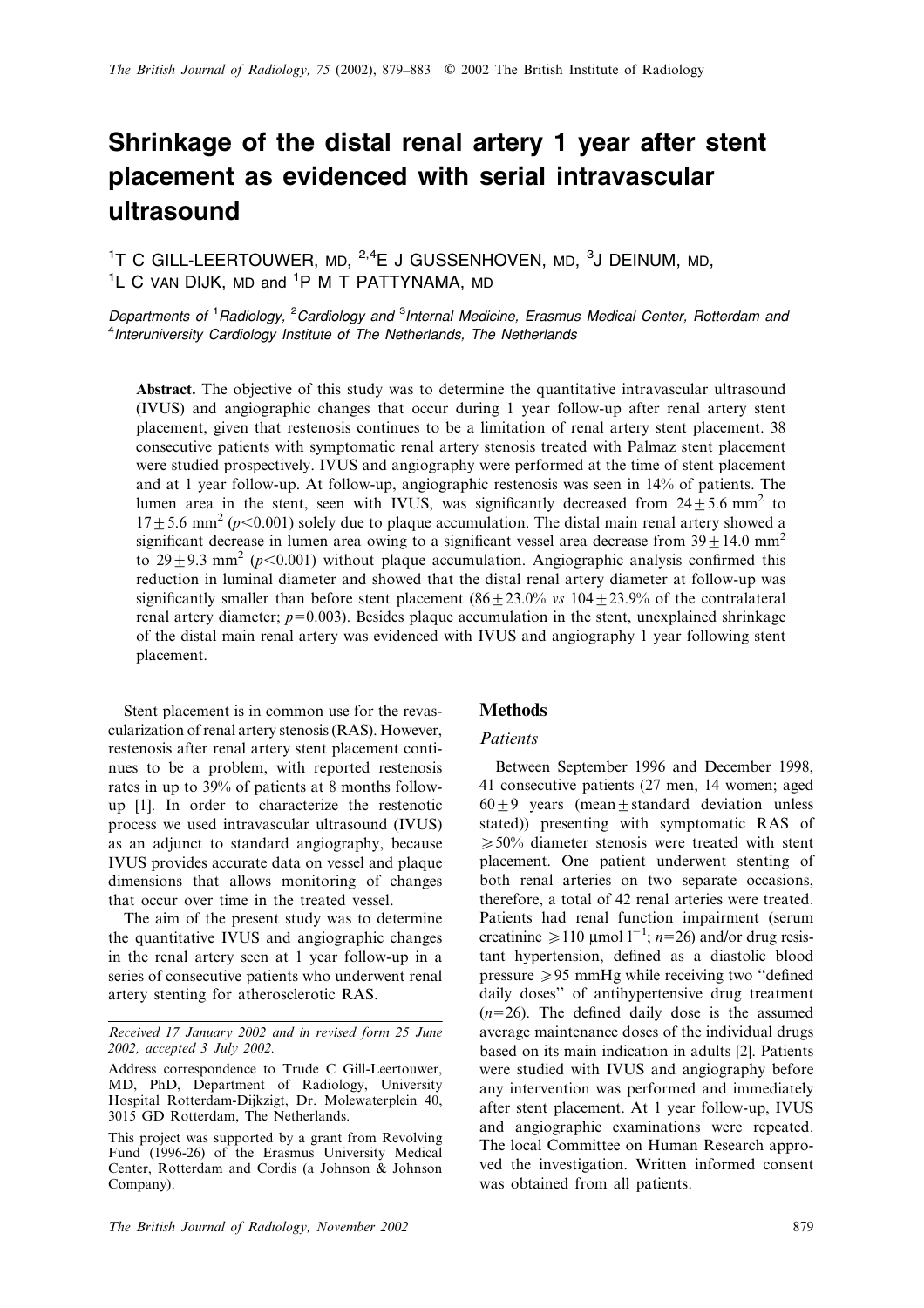## Procedure

Pre-intervention digital subtraction angiograms were obtained using aortic-flush injections. The stenosis was then crossed with a 5 F selective catheter. Pre-intervention IVUS imaging was performed over a 0.020 inch flexible tip guidewire (Terumo, Tokyo, Japan). The lesion was pre-dilated with an angioplasty balloon 5 mm or 6 mm in diameter. A Palmaz stent (Johnson & Johnson Interventional Systems, New York, NY) was then placed (p104 (10.4 mm stent length), p154 (15.4 mm) or p204 (20.4 mm) stents). Stent placement was considered technically successful when post-procedural IVUS and angiography showed complete stent–vessel wall apposition, complete lesion covering and a  $\langle 20\% \rangle$  residual diameter stenosis [3]. When necessary, additional stent dilatation was performed using a 6 mm or 7 mm balloon. During the procedure, patients received 5000 IU of heparin, after which heparin infusion was continued for 48 h (20 000–30 000 IU  $day^{-1}$ ). Oral acetylsalicylic acid (100 mg daily) was started at the day of the procedure and continued during the entire follow-up period.

## IVUS analysis

For IVUS examination, a 30 MHz mechanical imaging system (Princeps, Endosonics, Rijswijk, The Netherlands) [4] with 4.3 F catheters was used. The IVUS catheter was positioned distally from the stenosis in a second-order renal artery branch. Real-time cross-sectional images of the entire main renal artery, obtained during slow pullback of the IVUS catheter, were displayed on a monitor and stored on a super video home system. For the purpose of this study quantitative analysis was performed. Before intervention, a reference cross-section of the distal renal artery just proximal to the first major side-branch was analyzed. In addition, after IVUS and successful angiographic stent placement, and at 1 year followup, three cross-sections selected from the IVUS examinations were analyzed; one cross-section at the most stenotic site in the stent and two reference cross-sections in the distal renal artery (one just distal to the stent and another just proximal to the first major side-branch). Quantitative measurements of IVUS cross-sections were performed using a digital video analyser system [5]. Analysis included assessment of the lumen area (LA) (the area encompassed by the inner intimal surface), the native vessel area (VA) (the area bounded by the external elastic lamina), the stent area (SA) (the area encompassed by the stent struts), and the plaque area (PLA) (calculated as VA-LA, or SA-LA for the stented and non-stented cross-sections, respectively). All IVUS

measurements were performed by two independent observers. Mean values of the two observers are given.

## Angiographic analysis

Angiographic in-stent restenosis at 1 year followup was defined as a  $\geq 50\%$  diameter reduction in the stent, compared with the distal main renal artery. After stent placement, and at follow-up, angiographic lumen diameter of the ipsilateral and contralateral main renal arteries (before the first major side-branch) and of major intrarenal branches were quantified in an absolute sense by relating the measurements to the known length of the Palmaz stent. In addition, the angiographic diameter of the affected renal artery distal to the lesion before and immediately after stent placement, and at follow-up, was expressed as a percentage of the diameter of the contralateral renal artery.

# Statistical analysis

Observer variability for IVUS measurements was analyzed using regression analysis and Bland– Altman's method. Student's t-test for paired observations was used to test for significant differences between measurements at baseline, after stent placement and at follow-up. A *p*-value  $\leq 0.05$  was considered statistically significant.

## **Results**

Stent placement was technically successful in 39 renal arteries of 38 patients. At baseline, IVUS was performed in 14 patients and after stent placement in 38 patients. In the remaining patients, the IVUS catheter could not pass the stenosis, or the interventionist refrained from using IVUS before stent placement. Follow-up  $(12.2+2.8$ months (mean $+$ standard deviation) IVUS imaging was completed in 30 renal arteries of 29 patients. In one patient the IVUS catheter could not pass the stent. Angiography before and after stent placement was obtained in all 38 patients and in 28 patients at follow-up. In two patients with poor renal function, angiography was not performed. In one of these two patients, only IVUS was performed. Eight patients were lost to follow-up owing to dialysis  $(n=3)$ , patient refusal  $(n=4)$  and patient death  $(n=1)$ . Stent patency was demonstrated in the latter patients during follow-up with spiral CT or captopril renography. Angiographic in-stent restenosis was encountered in 4 of 28 patients (14%) and these patients underwent additional balloon angioplasty.

LA in the stent decreased significantly during follow-up from  $24 \pm 5.6$  mm<sup>2</sup> to  $17 \pm 5.6$  mm<sup>2</sup>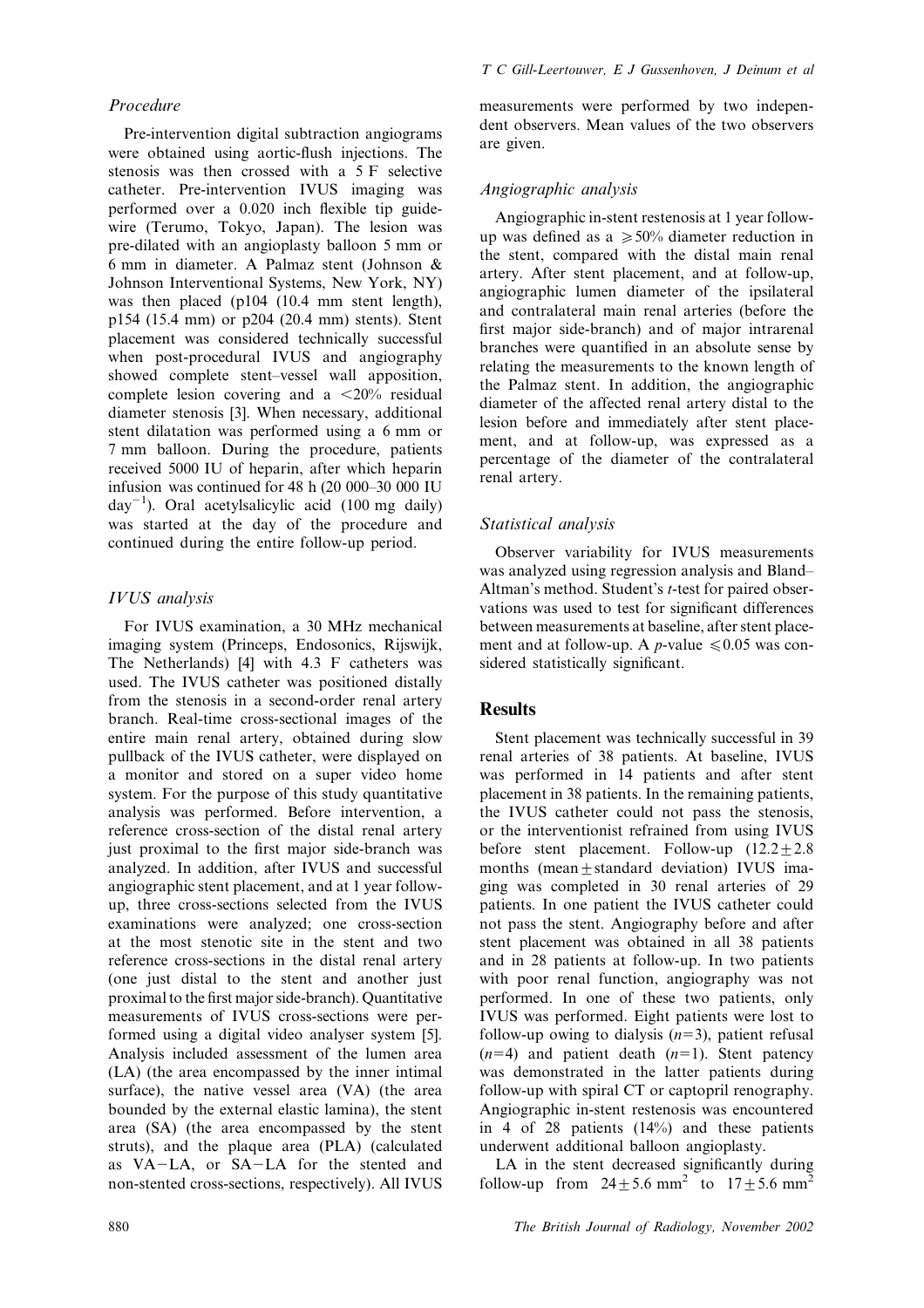Table 1. Intravascular ultrasound measurements in 30 renal arteries obtained immediately after stent placement and at 1 year follow-up. Cross-sections were analyzed at the most stenotic site in the stent and at two reference sites distal to the stent in the main renal artery  $(n=60)$ 

|                   | After stent<br>placement<br>$\text{m}^2$ | Follow-up<br>$\text{m}^2$ | <i>p</i> -value |
|-------------------|------------------------------------------|---------------------------|-----------------|
| <b>Stent</b>      |                                          |                           |                 |
| Lumen area        | $24 + 5.6$                               | $17 + 5.6$                | < 0.001         |
| Stent area        | $24 + 5.6$                               | $25 + 5.5$                | NS              |
| Plaque area       | 0                                        | $7 + 4.0$                 | < 0.001         |
| Main renal artery |                                          |                           |                 |
| Lumen area        | $29 + 11.4$                              | $20 + 7.3$                | < 0.001         |
| Vessel area       | $39 + 14.0$                              | $29 + 9.3$                | < 0.001         |
| Plaque area       | $10 + 4.7$                               | $10 + 4.4$                | NS              |

N.B. Values are mean $\pm$ standard deviation.

NS, not significant.

 $(p<0.001)$  (Table 1), which was entirely owing to an increase of plaque area in the stent. Stent area and diameter remained unchanged. In the renal artery distal to the stent, LA decreased significantly owing to a decrease in vessel area  $(39 \pm 14.0 \text{ mm}^2)$  immediately after stent placement to  $29 \pm 9.3$  mm<sup>2</sup> at follow-up;  $p < 0.001$ ) without plaque accumulation (Figure 1). Of all reference cross-sections after stent placement, 42 showed VA decrease, 11 showed a less than 10% change and 7 showed an enlargement. Of 10 patients with matched pre-intervention and follow-up IVUS data, the reference vessel area at follow-up was smaller  $(>10\%)$  than prior to intervention in five patients, had less than 10% change in two patients, and was larger  $(>10\%)$  in three patients. There was good observer agreement for IVUS measurements, with a high correlation coefficient

Table 2. Angiographic measurements obtained immediately after stent placement and at 1 year follow-up  $(n=28)$ 

|                      | placement<br>(mm) | After stent Follow-up $p$ -value<br>(mm) |           |
|----------------------|-------------------|------------------------------------------|-----------|
| Treated renal artery |                   |                                          |           |
| Main renal artery    | $6.5 + 1.4$       | $5.0 + 1.4$                              | < 0.001   |
| Intrarenal branch    | $2.7 + 1.0$       | $2.8 + 0.7$                              | NS.       |
| Contralateral renal  |                   |                                          |           |
| artery               |                   |                                          |           |
| Main renal artery    | $6.1 + 1.3$       | $5.8 + 1.2$                              | NS        |
| Intrarenal branch    | $3.0 + 1.0$       | $2.9 + 0.8$                              | <b>NS</b> |
|                      |                   |                                          |           |

N.B. Values are mean + standard deviation.

NS, not significant.

 $(r)$  (r=0.978; observer 2=(0.99  $\times$  observer 1)-0.01) and an overall coefficient of variation of 6.3%.

Similar to IVUS measurements, quantitative angiographic measurements of the distal main renal artery showed a significantly decreased diameter at 1 year follow-up when compared with diameters measured immediately after stent placement  $(p<0.001)$  (Table 2). In contrast, the diameters of the intrarenal branches and the contralateral renal artery remained unchanged. Whereas immediately after stent placement there was no significant difference between the diameter of the ipsilateral and contralateral renal arteries, the treated renal artery at follow-up was significantly smaller than the contralateral artery  $(5.0 \pm 1.4 \text{ mm} \text{ vs } 5.8 \pm 1.2 \text{ mm}, \text{ respectively};$  $p=0.004$ ). The distal renal artery diameter at follow-up was also significantly smaller than before stent placement  $(86+5.1\%$  (mean + standard error of the mean) vs  $104 \pm 5.3\%$  of the contralateral renal artery diameter;  $p=0.003$ ) (Figure 2).



Figure 1. Intravascular ultrasound and angiographic images (a, c) after stent placement and (b, d) at 1 year follow-up. The inner contour of the intravascular images presents the lumen area, the outer contour the stent or vessel area. At follow-up, plaque accumulation was evidenced in the stent (b), whereas the distal reference cross-section showed shrinkage without plaque accumulation (d).

The British Journal of Radiology, November 2002 881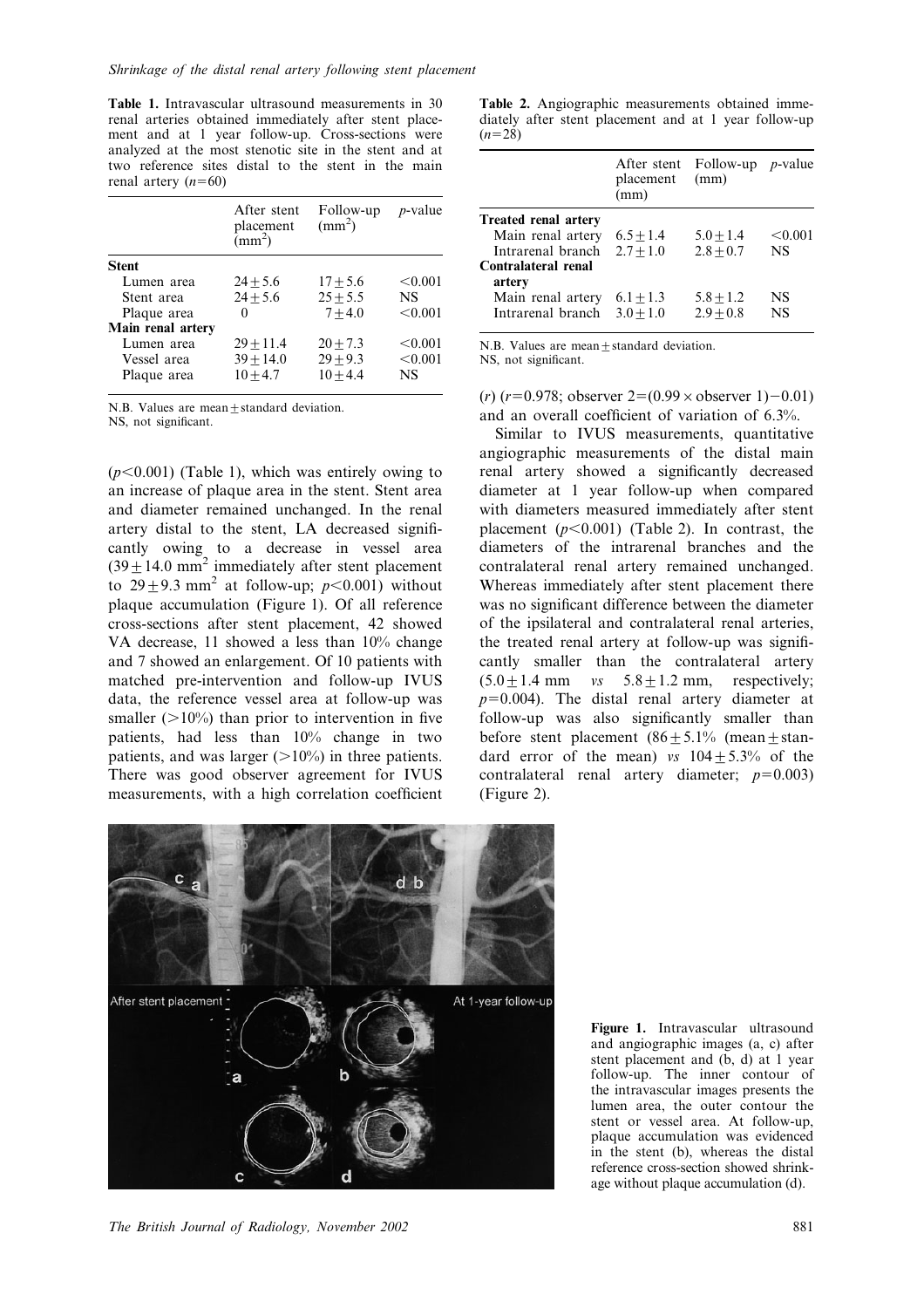

Figure 2. Renal vessel diameter (RVD) of the affected side before and after stent placement and at followup, expressed as percentage of the contralateral artery diameter. The relative diameter at follow-up was significantly smaller than pre-interventional values.  $Mean + standard error of the mean are indicated.$ 

#### **Discussion**

In the present study we quantified the change in vessel dimensions of the renal arteries during the first year after stent placement for atherosclerotic RAS. At 1 year follow-up there was a significant decrease in LA in the stent, which was solely owing to plaque accumulation. There was no evidence for recoil of the Palmaz stent, which agrees with findings reported in coronary stents [6]. However, the typical plaque accumulation at the stent edges, as reported in coronary stents [7], was not seen in renal stents. The in-stent restenosis rate of 14% in the present study was similar to the 19% restenosis rate reported in a series of 100 renal stent patients by White et al [8]. It should be acknowledged that the favorable restenosis rate in the present study may be related to the use of IVUS during the stent placement procedure; previously we showed that in 33% of patients, additional dilatation or stent placement was warranted to achieve accurate stent placement [3]. However, a randomized study is required to assess the true beneficial role of IVUS on longterm stent patency.

A remarkable finding in the present study was shrinkage of the affected distal main renal artery without plaque accumulation at follow-up. The absolute VA as measured with IVUS decreased by 25%. This shrinkage was also evidenced with angiography and was limited to the main renal artery distal to the stent. At angiography the diameter of the affected main renal artery, compared with the contralateral renal artery, at followup was significantly smaller than immediately

before and after stent placement. To the best of our knowledge, this shrinkage has not been described before. At present, there is no clear explanation for this phenomenon and the following discussion is therefore speculative.

A potential explanation for shrinkage may be found in the change of blood flow owing to stent placement. Stent placement is reported to cause an increase in blood flow in the distal main renal artery [9]. Increased blood flow will increase the wall shear stress [wall shear stress= $4 \times$ blood viscosity  $\times$  (flow/ $\pi r^3$ )]. Increased wall shear stress will induce an adaptation process of the vessel wall mediated by nitric oxide [10], which may result in vessel dilatation both immediately after stent placement and at follow-up. After stent placement this agreed both with data previously presented by others [8] and with our previously presented findings that pre-dilatation and stent placement resulted in enlargement of the distal renal artery [3]. At follow-up, however, shrinkage of the distal renal artery instead of dilatation was experienced. Converseley, long-term data on blood flow after stent placement are scarce and it is not clear whether renal artery stenting results in longstanding flow improvement. Since a kidney regulates blood flow by changing vascular resistance, an initial increase of renal vessel dimensions may be explained as a lack of immediate adaptation to increased blood flow. In the long-term the kidney may have adapted its vascular resistance, which might have resulted in a decrease of renal blood flow thereby decreasing renal vessel dimensions.

The decrease in renal vessel diameter may also reflect an active shrinkage process. This may be due to iatrogenic damage to the renal artery segment immediately distal to the stent during stent placement. It has been previously reported that such stretching of the vessel wall in coronary arteries may cause injury with fragmentation of the internal elastic lamina, resulting in neointimal thickening at follow-up [11]. In the present study, however, shrinkage occurred without neointimal thickening; also it occurred in the distal renal artery segment, unlikely to be touched by the dilatation balloon.

Aside from the issue of the pathophysiologic mechanism underlying the encountered shrinkage, the data raise some concern over the clinical value of stent placement for RAS. Should shrinkage be progressive over time, this itself might lead to stenosis and could make stent placement a less useful treatment for RAS in the long-term. This should be determined in future studies using a longer follow-up period. In addition, the possible (patho)physiological mechanism underlying the described phenomenon should be further investigated. Aside from measurements of renal blood flow before and immediately after stent placement, and